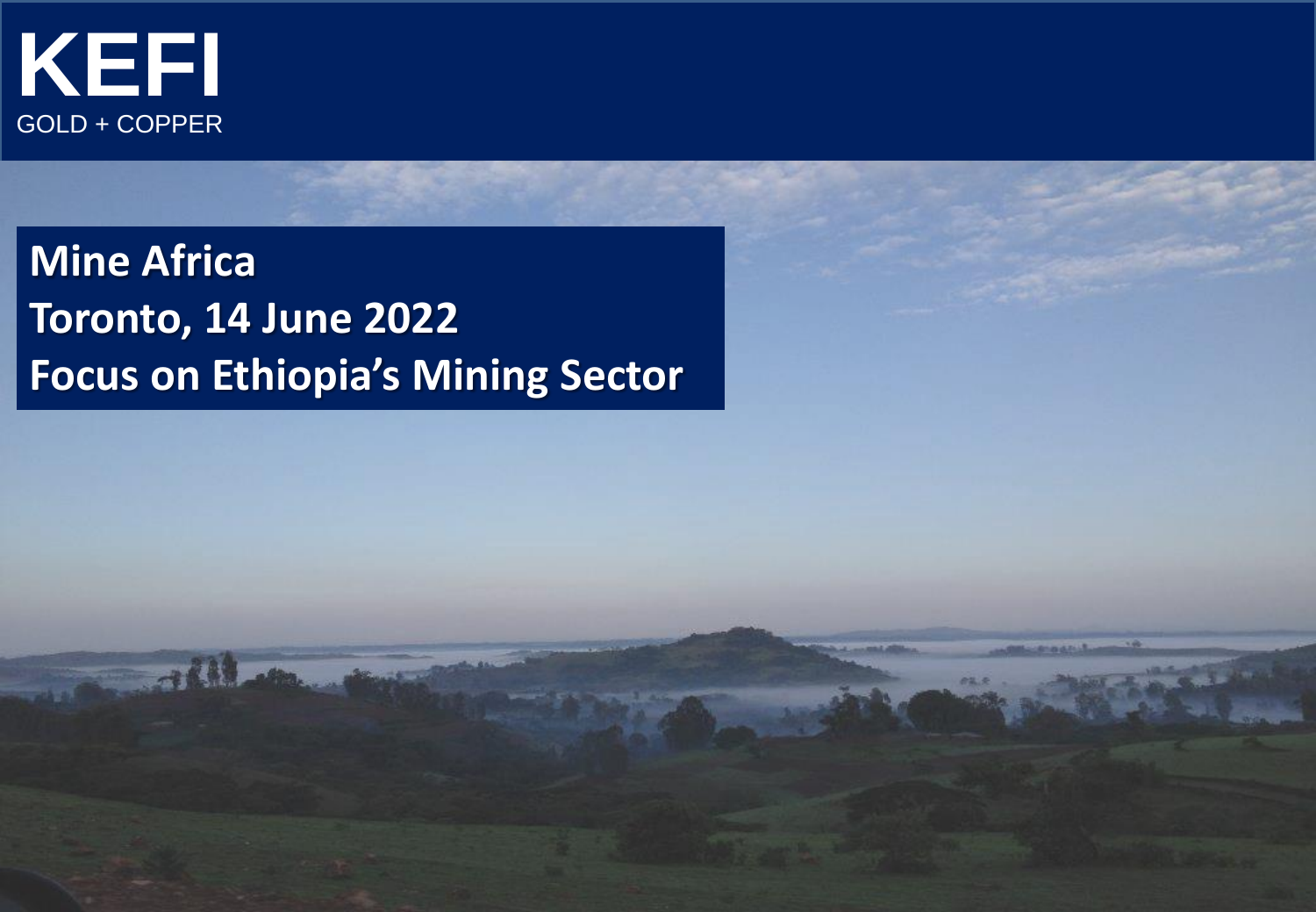#### **Disclaimer**

The information contained in this document ("Presentation") has been prepared by KEFI Gold and Copper plc (the "Company"). While the information contained herein has been prepared in good faith, neither the Company nor any of its shareholders, directors, officers, agents, employees or advisers give, have given or have authority to give, any representations or warranties (express or implied) as to, or in relation to, the accuracy, reliability or completeness of the information in this Presentation, or any revision thereof, or of any other written or oral information made or to be made available to any interested party or its advisers (all such information being referred to as "Information") and liability therefore is expressly disclaimed. Accordingly, neither the Company nor any of its shareholders, directors, officers, agents, employees or advisers take any responsibility for, or will accept any liability whether direct or indirect, express or implied, contractual, tortious, statutory or otherwise, in respect of, the accuracy or completeness of the Information or for any of the opinions contained herein or for any errors, omissions or misstatements or for any loss, howsoever arising, from the use of this Presentation.

This Presentation may contain forward-looking statements that involve substantial risks and uncertainties, and actual results and developments may differ materially from those expressed or implied by these statements. These forward-looking statements are statements regarding the Company's intentions, beliefs or current expectations concerning, among other things, the Company's results of operations, financial condition, prospects, growth, strategies and the industry in which the Company operates. By their nature, forward-looking statements involve risks and uncertainties because they relate to events and depend on circumstances that may or may not occur in the future. These forward-looking statements speak only as of the date of this Presentation and the Company does not undertake any obligation to publicly release any revisions to these forward-looking statements to reflect events or circumstances after the date of this Presentation.

This Presentation should not be considered as the giving of investment advice by the Company or any of its shareholders, directors, officers, agents, employees or advisers. Each party to whom this Presentation is made available must make its own independent assessment of the Company after making such investigations and taking such advice as may be deemed necessary.

Neither this Presentation nor any copy of it may be (a) taken or transmitted into Canada, Japan, the Republic of Ireland, the Republic of South Africa or the United States of America (each a "Restricted Territory"), their territories or possessions; (b) distributed to any U.S. person (as defined in Regulation S under the United States Securities Act of 1933 (as amended)) or (c) distributed to any individual outside a Restricted Territory who is a resident thereof in any such case for the purpose of offer for sale or solicitation or invitation to buy or subscribe any securities or in the context where its distribution may be construed as such offer, solicitation or invitation, in any such case except in compliance with any applicable exemption. The distribution of this document in or to persons subject to other jurisdictions may be restricted by law and persons into whose possession this document comes should inform themselves about, and observe, any such restrictions. Any failure to comply with these restrictions may constitute a violation of the laws of the relevant jurisdiction.

Note: All references to \$ within this presentation refer to US dollars. Due to rounding, numbers presented throughout this Presentation and other documents may not add up precisely to the totals provided and percentages may not precisely reflect the absolute figures.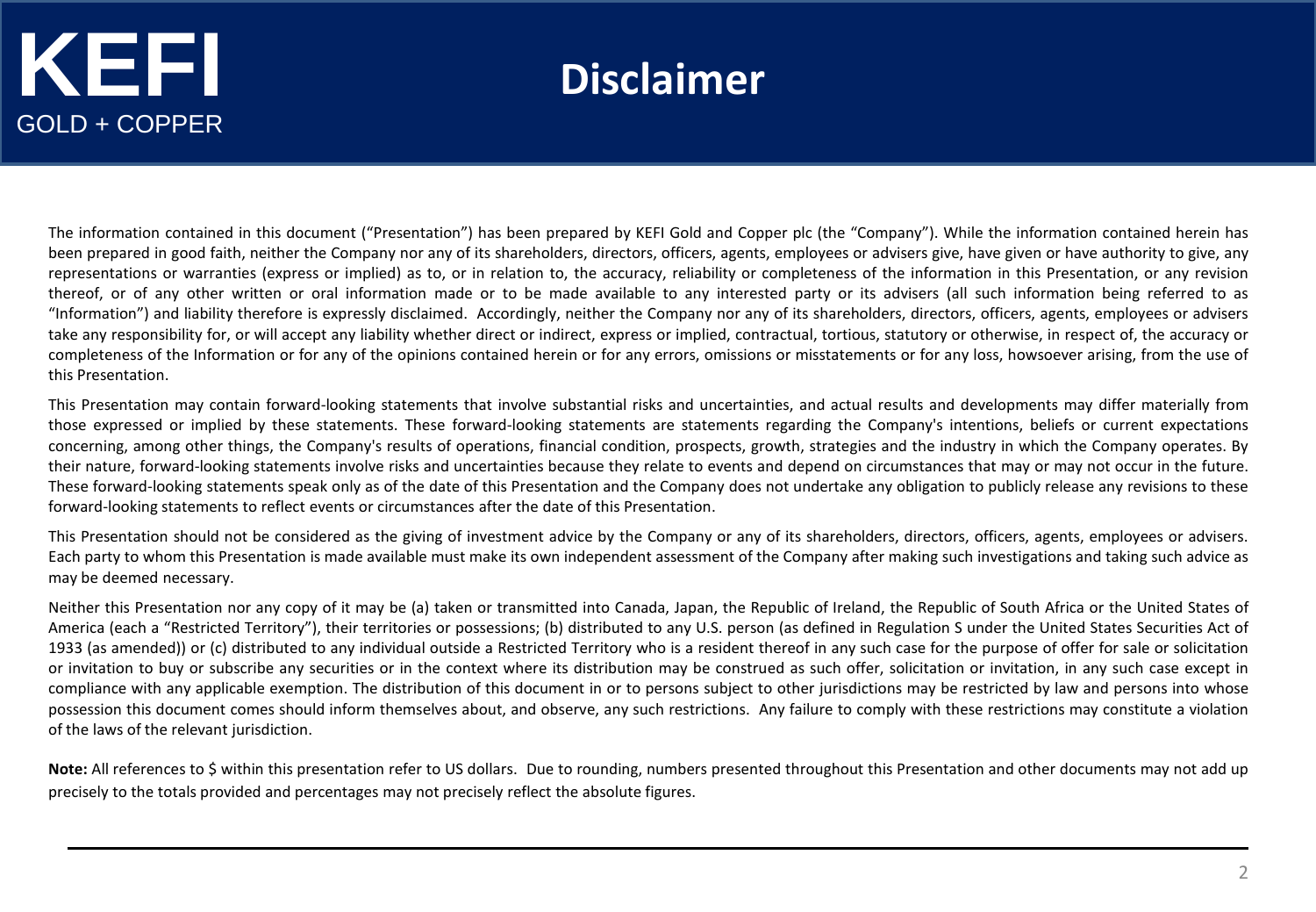

#### **KEFI Founders Have Established 3 New Mining Groups in Africa & Europe during the Past 20 years**

**KEFI founders have during the past 20 years established 3 focused organisations:**

- **Atalaya Mining, recently developed into one of Europe's largest copper producers**
- **Venus Minerals, the leading copper-gold explorer-developer in Cyprus**
- **KEFI, developing into a leading producer-explorer for the Arabian-Nubian Shield**

**KEFI's Board and Management include:**

- **Harry Anagnostaras-Adams: ex-Deputy Chair Australian Gold Council, has led many start-ups**
- **Rich Robinson: ex-CEO Gold Fields and group executive Normandy**
- **Mark Tyler: ex-head Nedbank mining finance team**
- **Eddy Solbrandt: founder GPR Dehler, organisational developer for many mining companies**
- **Brian Hosking: founder Meyer-Hosking-team-builder for mining companies over decades**

**KEFI existing and other planned shareholders include leading investors in African mining**

**1 st Tier Partners, Contractors, Banks plus Technical, Environmental, Security, Social & Legal Advisers**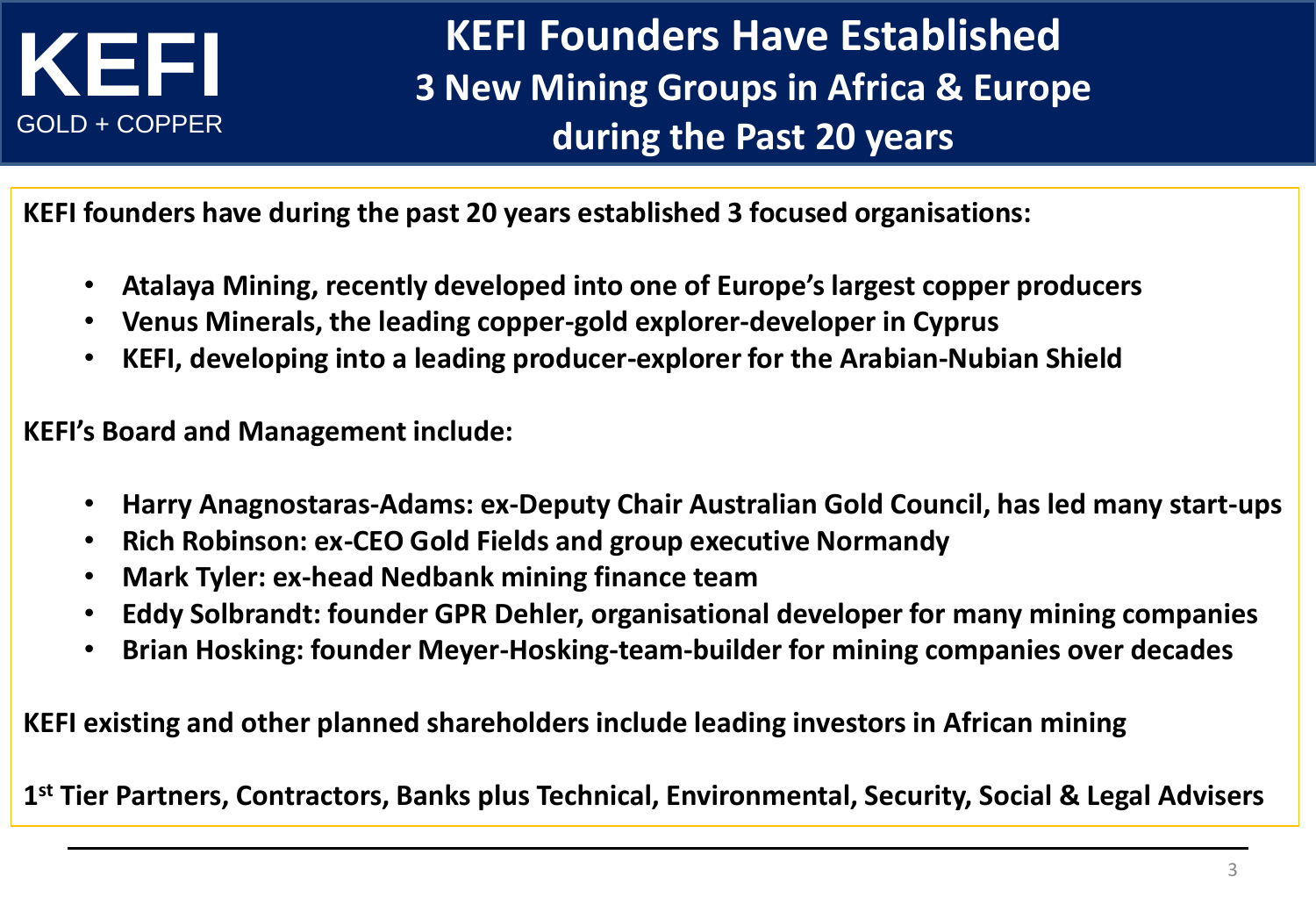

**KEFI - 3 Development Projects in the Arabian-Nubian Shield With Associated Exploration Targets** 

- **2 discoveries and 1 acquisition/project re-design since 2006. These 3 advanced projects will establish KEFI as the one of the largest regional production and exploration groups**
- **KEFI has proven 4.7Moz JORC Resources (2.1M KEFI interest): 3M in Saudi. 1.7M in Ethiopia**
- **NPV US\$1.1B (US\$470M KEFI) - Dec 21 metal prices , 8% A/T net, discounted to construction start**
- **NPV projected to be 50-100% higher as at production start, depending on resource growth**
- **Planned production build-up by 2026 to aggregate 400K oz pa gold-equ (200K oz KEFI interest)**
- **Planned exploration of the district around each of the 3 planned mines plus regional exploration**
- **Market capitalisation of c. US\$50M to adjust to underlying values as projects de-risk**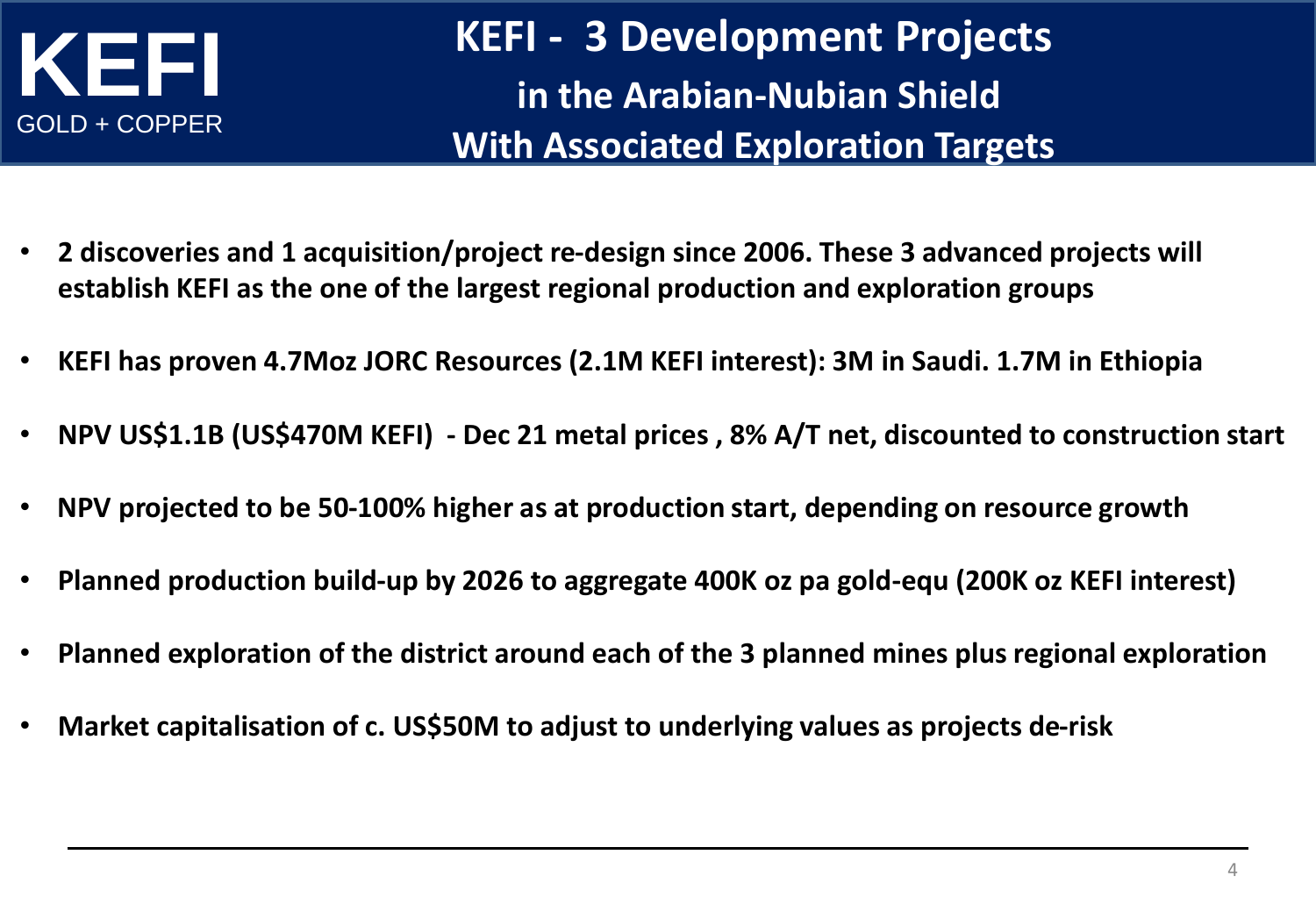#### **After Some Years of Slow Progress We target by 2026 to Build c. 400K oz pa Au-eq Production Between 3 Modern Production Operations**

|                                                                                    | 2022                                                                                                                                                  | 2023                                       | 2024                | 2025              |
|------------------------------------------------------------------------------------|-------------------------------------------------------------------------------------------------------------------------------------------------------|--------------------------------------------|---------------------|-------------------|
| Ethiopia: Tulu Kapi Gold<br>Open pit + underground<br>140Koz pa, Grow to 190Koz pa | <b>Finance: Full Syndicate</b><br><b>Umbrella Agreements 6-22</b><br>Then Definitive Agreements<br>For full construction 10-22<br><b>Resettlement</b> | <b>Resettlement</b><br><b>Construction</b> |                     | <b>Production</b> |
|                                                                                    |                                                                                                                                                       |                                            |                     |                   |
| <b>KSA: Jibal Qutman Gold</b><br>Open pits                                         | <b>Development Approval</b>                                                                                                                           |                                            |                     | <b>Production</b> |
| 60koz pa                                                                           | <b>DFS</b>                                                                                                                                            | <b>Financing</b>                           |                     |                   |
|                                                                                    |                                                                                                                                                       | <b>Construction</b>                        |                     |                   |
|                                                                                    |                                                                                                                                                       |                                            |                     |                   |
| <b>KSA: Hawiah Copper-Gold</b><br>Open pit + underground                           | <b>PFS and expand Resource</b>                                                                                                                        |                                            |                     | <b>Production</b> |
| 150K oz Gold eq pa                                                                 |                                                                                                                                                       | <b>DFS</b>                                 | <b>Financing</b>    |                   |
|                                                                                    |                                                                                                                                                       |                                            | <b>Construction</b> |                   |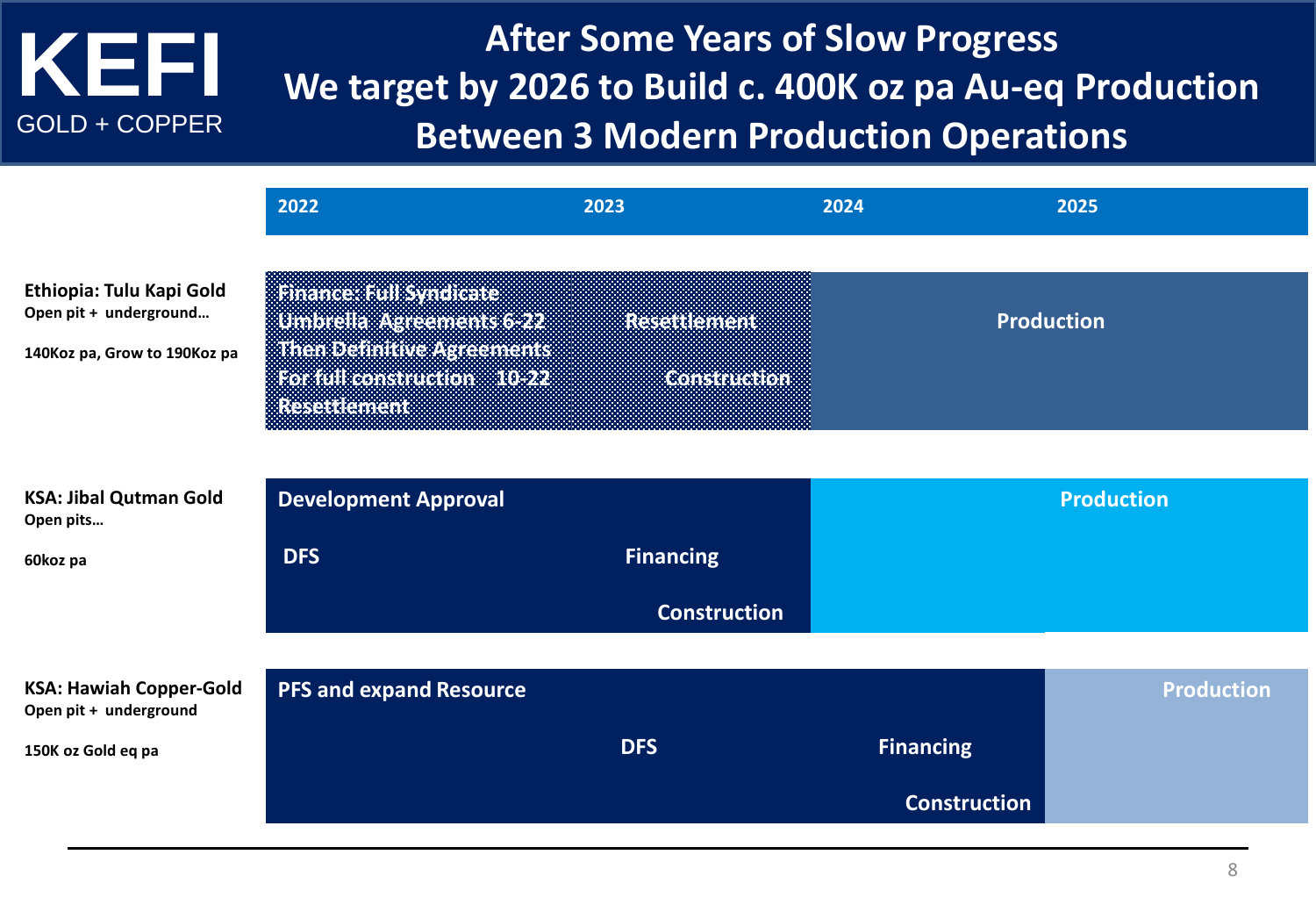#### **Conventional Project Financing As Applied by the 000's of Explorer-Developers Responsible for Nearly All Mine Developments Globally**

- **Pre-development funding has all been pure equity from KEFI's shareholders and partners:**
	- **KEFI itself has spent c. US\$100M since its IPO in 2006.**
	- **An additional c. US\$40M was spent on Tulu Kapi prior to Nyota shareholders becoming KEFI**
	- **KEFI's partners have themselves spent an additional c. \$40M in Saudi Arabia and Ethiopia**
- **KEFI's applies conventional industry project finance structures for development funding. This has necessitated regulatory changes in both Ethiopia and Saudi Arabia, sometimes causing delay but so far always successfully resulting in a more supportive framework for growth of the mining sectors:**
	- **Governments in has approved up to 70%/30% debt/equity in Ethiopia and 75%/25% in Saudi**
	- **Debt from African development banks TDB and AFC for Ethiopia and from local banks for Saudi**
	- **Equity from local partner and from KEFI (sourced from existing and new KEFI shareholders)**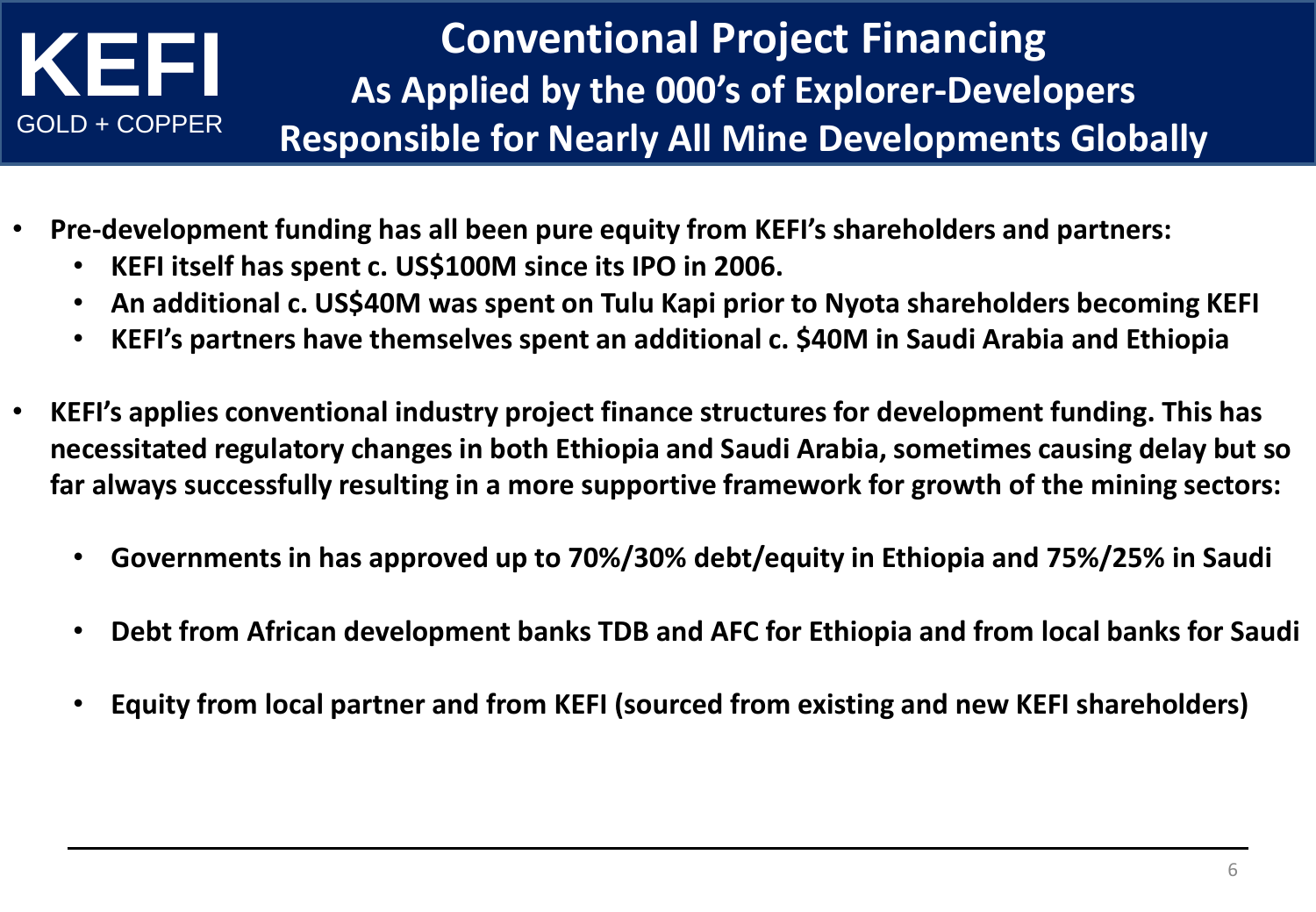## **Project Financing Internationally Conventional Closing Protocol**

**KEFI has assembled and preserved the financing syndicate for its projects and we always:**

- **Demonstrate full funding plan and capacity whenever requested by the Governments**
- **Clearly set out any outstanding conditions for execution of the underlying definitive agreements between the respective individual counterparties**
- **Trigger full Project Launch for each project as soon as all conditions met, especially security**
- **We plan to now execute the following closing tasks:**
	- **Syndicate umbrella agreement and demonstration of funding capacities this month**
	- **Satisfy the remaining financing conditions during the Ethiopian wet season**
	- **Start of full development program in Ethiopian dry season as from October 2022**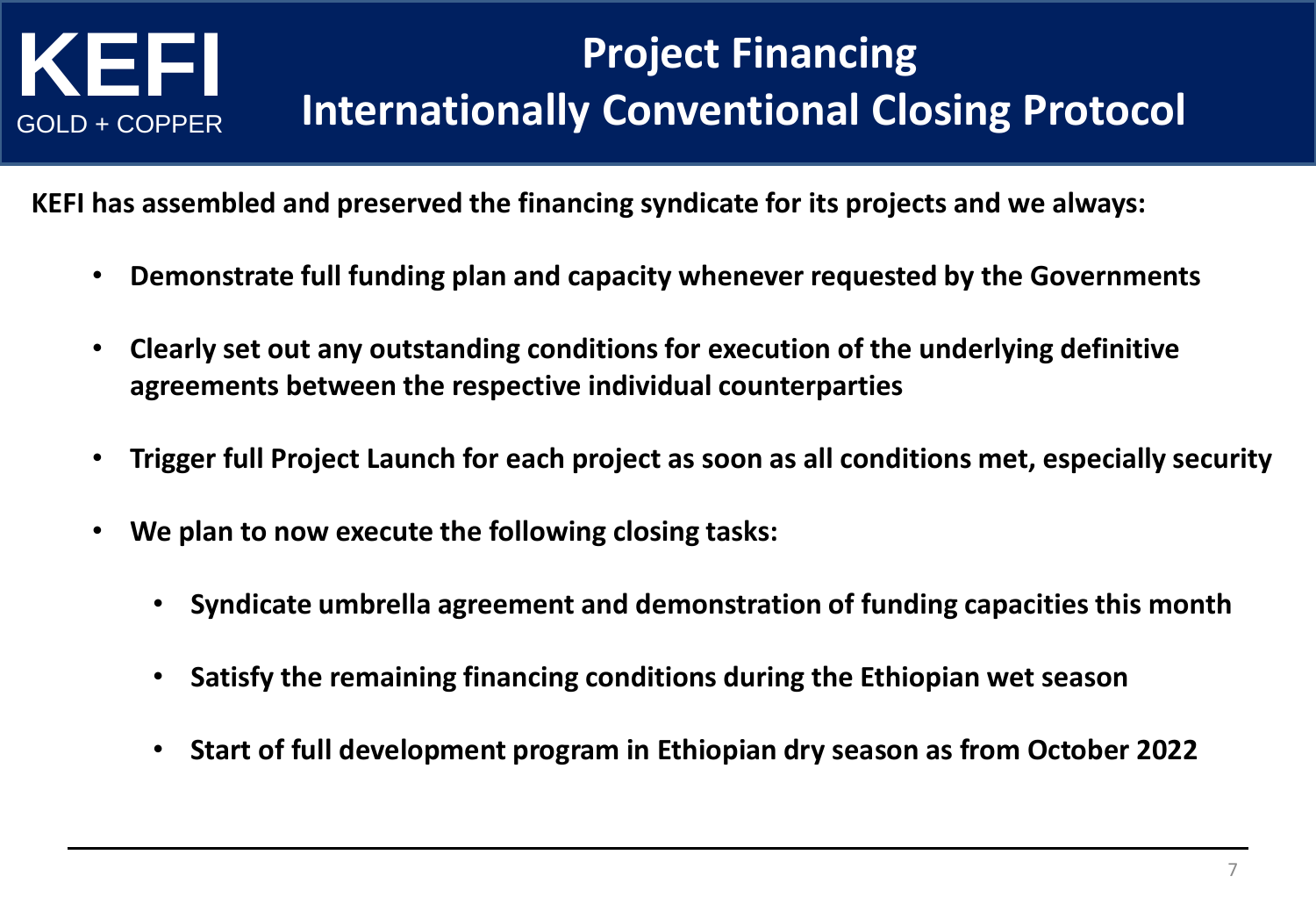

#### **Building Trust**

**We started in the Arabian Nubian Shield in 2008 when we were invited to form a partnership with one of Saudi Arabia's leading families, Al Rashid. We started in Ethiopia in 2014 when the owners of a company invited us to take control of Tulu Kapi and we formed a partnership with the Government**

**In both countries:**

- **we have experienced armed interference and regulatory delays, and we cautiously continued**
- **we are today one of the most important developers and we are preparing for construction**
- **the Governments are keen for us to proceed quickly**

**Ethiopia had its challenges recently but not like it was reported by the media. And not at our site.**

**Our community support combined with that of the Ministry and the Government in general means that a great opportunity lies ahead for the country, the sector and the company. Collaboration is key**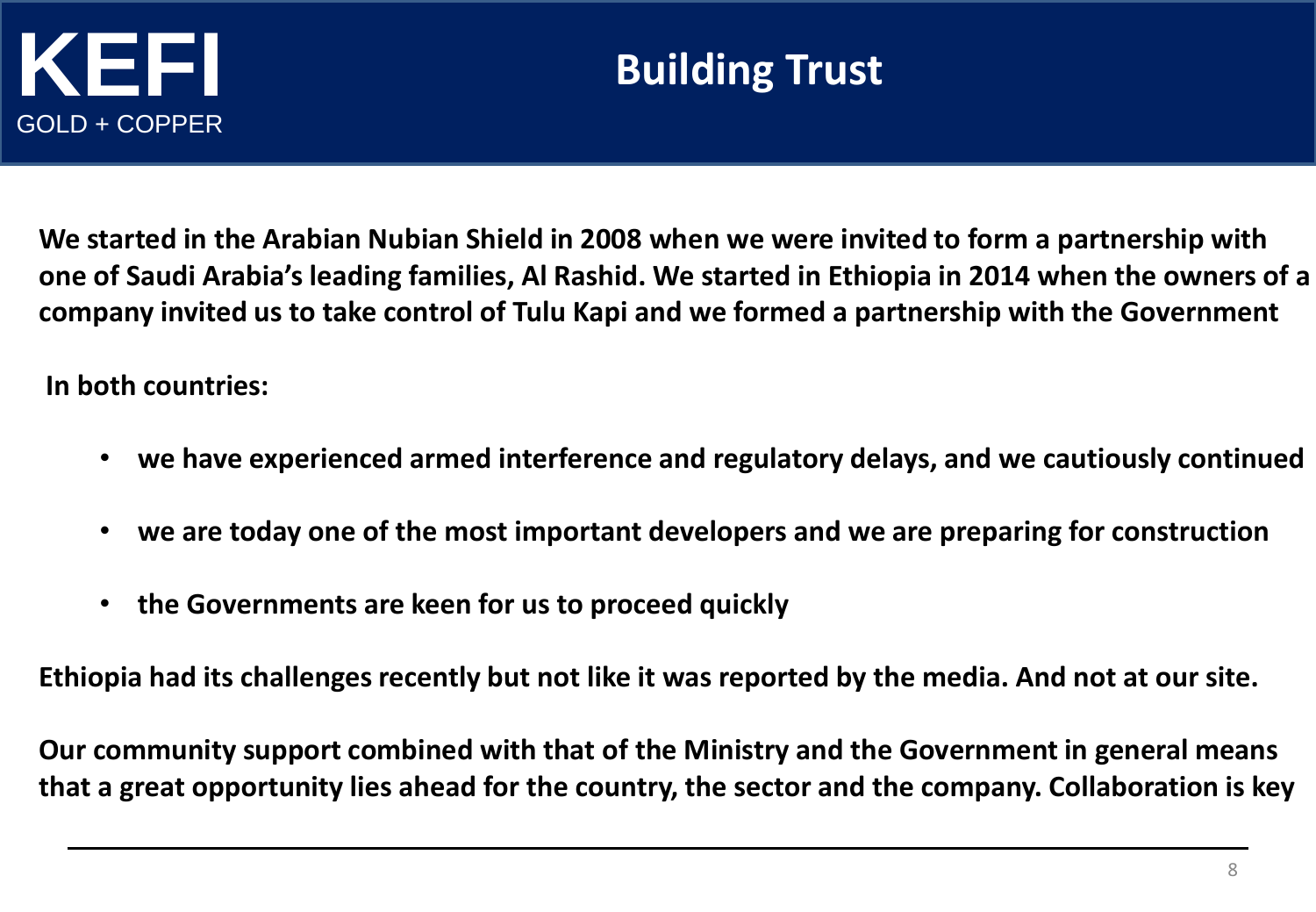

#### **International Companies Already in the Arabian-Nubian Shield**

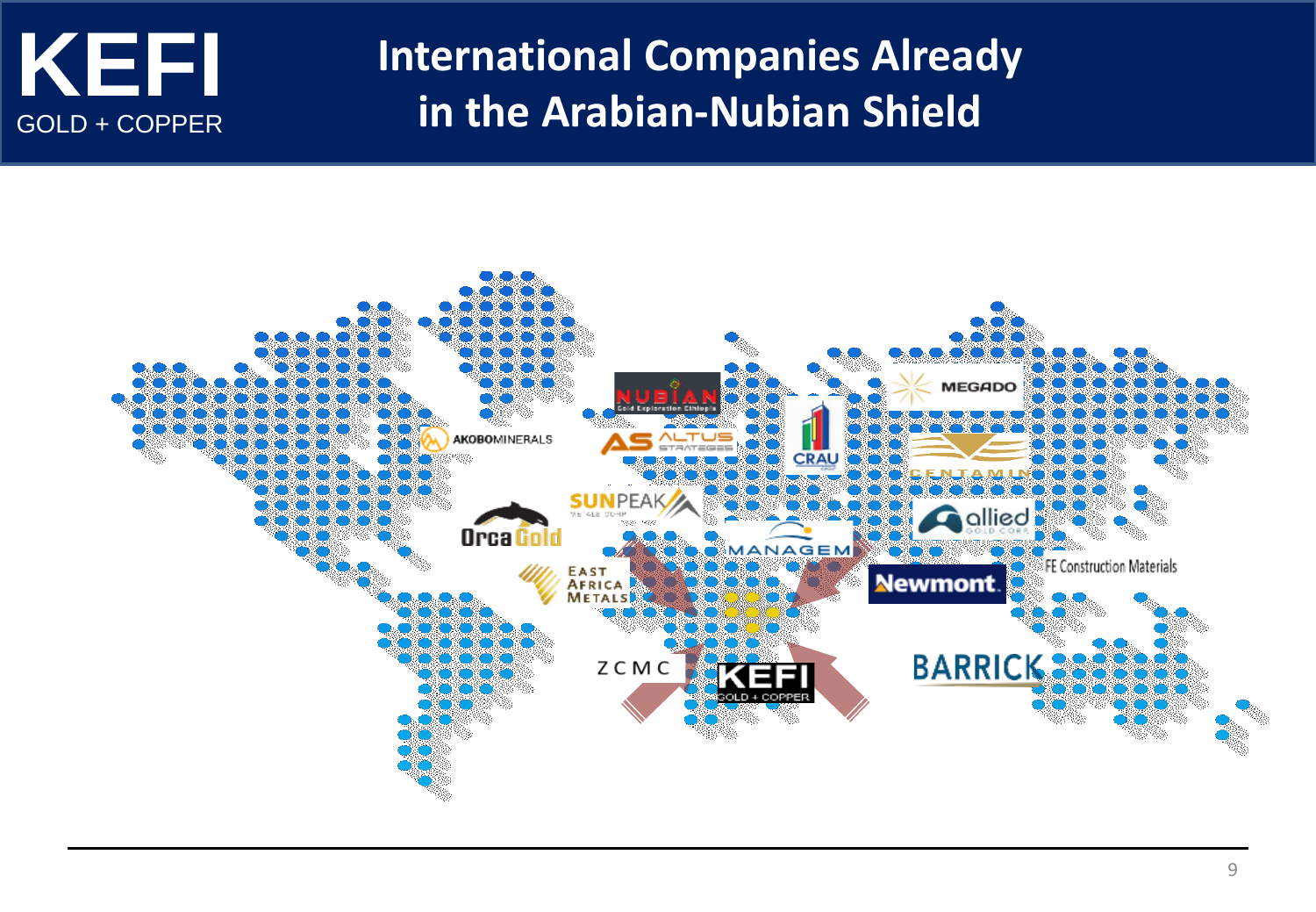#### **Ethiopia**



- **Ethiopia is a country on the Horn of Africa with untouched precious minerals**
- **Mostly the country known for being the birthplace of coffee Arabica, which is regarded as " The Green Gold" by Ethiopians**
- **Now we are working hard to make the country known for the real Gold**

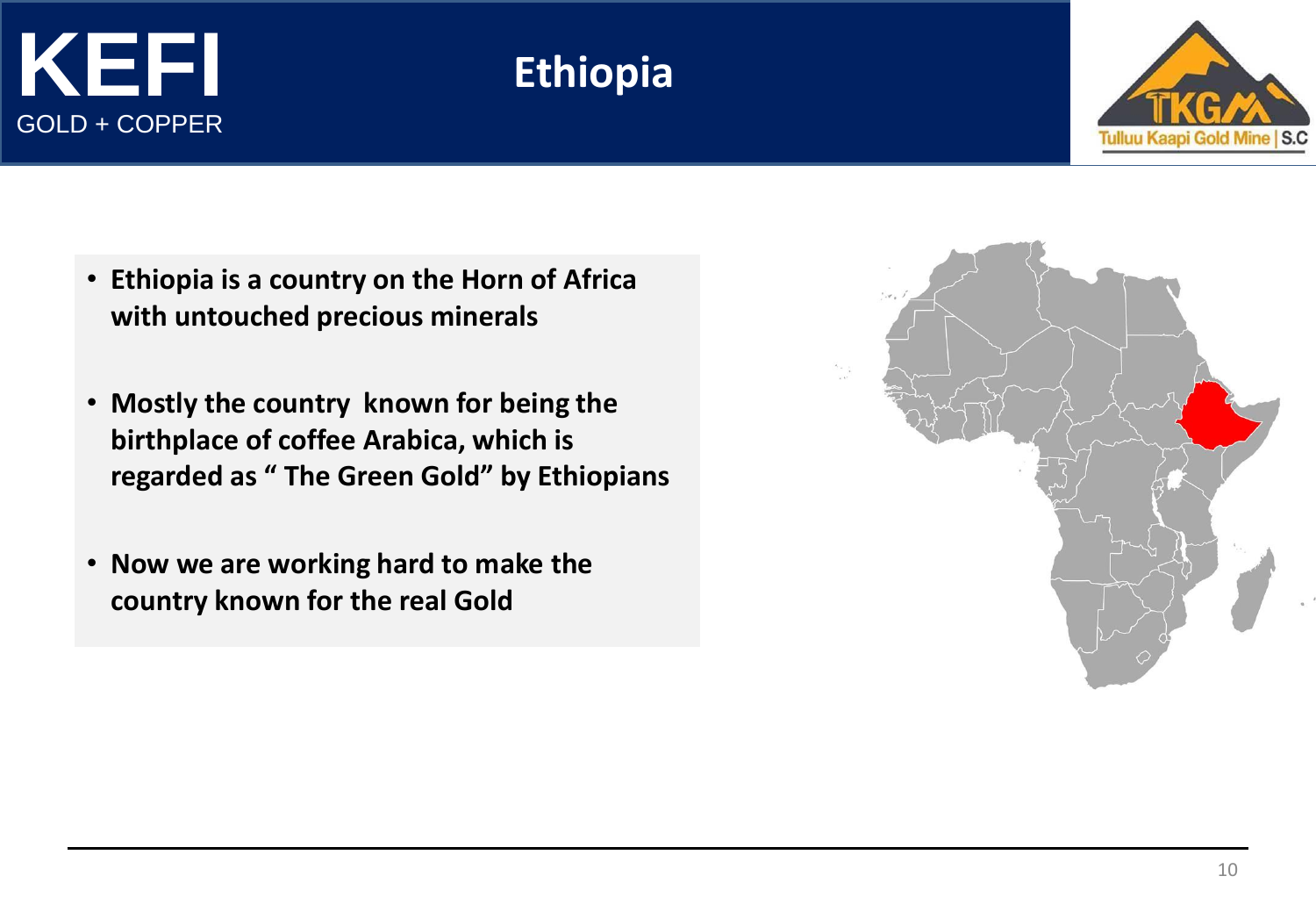

**Why Ethiopia - Economic Focus**



- ❖**The Government is focused on economic growth**
- ❖**Ethiopia has resources which enable fast growth**
- ❖**Government focus is now especially on the export sector for hard currency**
- ❖**Mega projectes like Renaissance Dam and Industrial Parks also show the focus**
- ❖**To support the plan government attention now on the extractive industries in particular**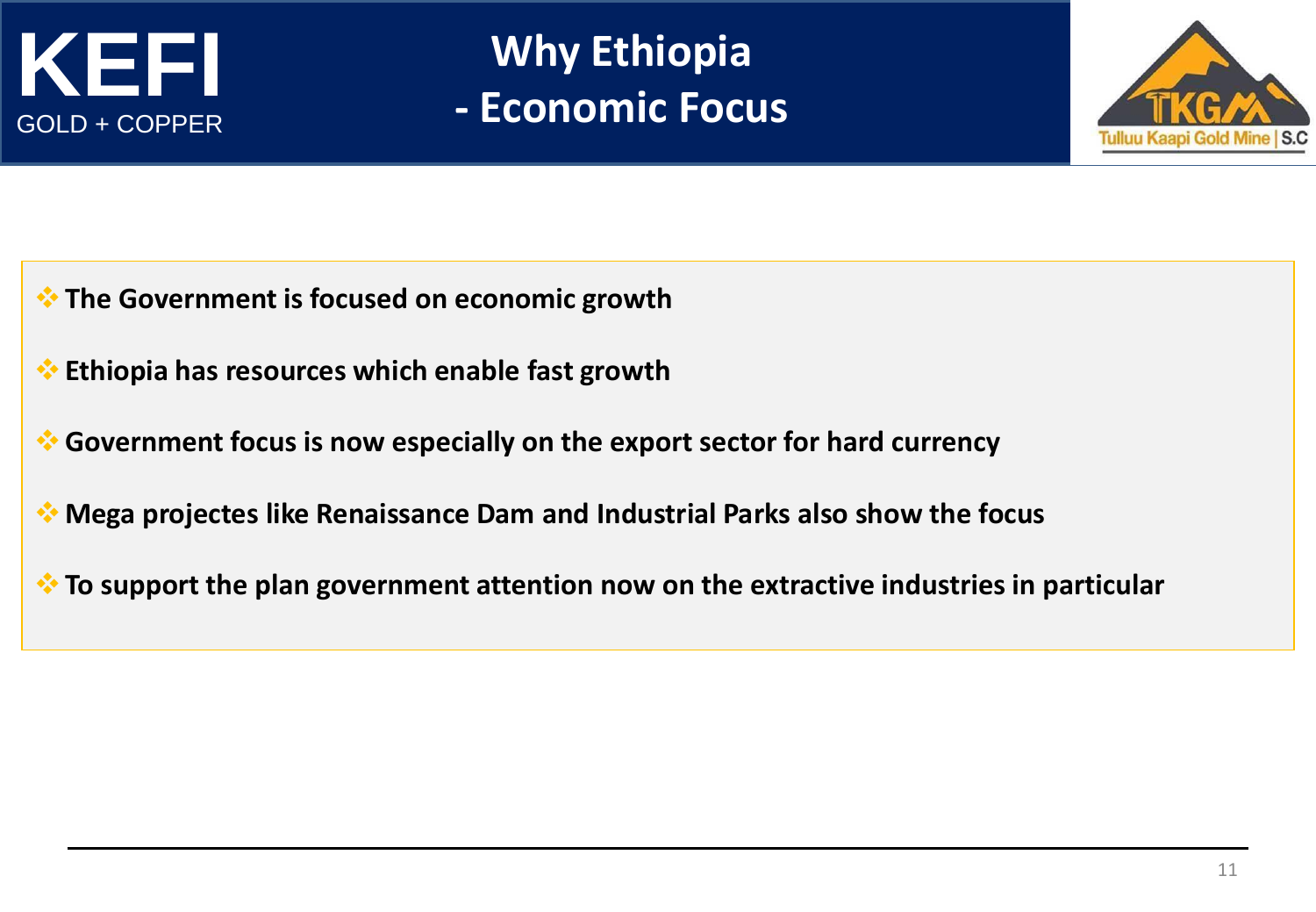

### **Enabling Factors to Invest in Ethiopia**



- ❖**Ethiopia development is important for Afican and global stability and peace**
- ❖**Ethiopia owns Africa's #1-ranking airline which is the main hub for the continent**
- ❖**Mining is a first priority for Ethiopia and Tulu Kapi Gold Mine as a 'First-Mover'**
- ❖**Within the framework of the current reforms, the Ministry of Mines leadership understand that mining can play a crucial role in the development of the country.**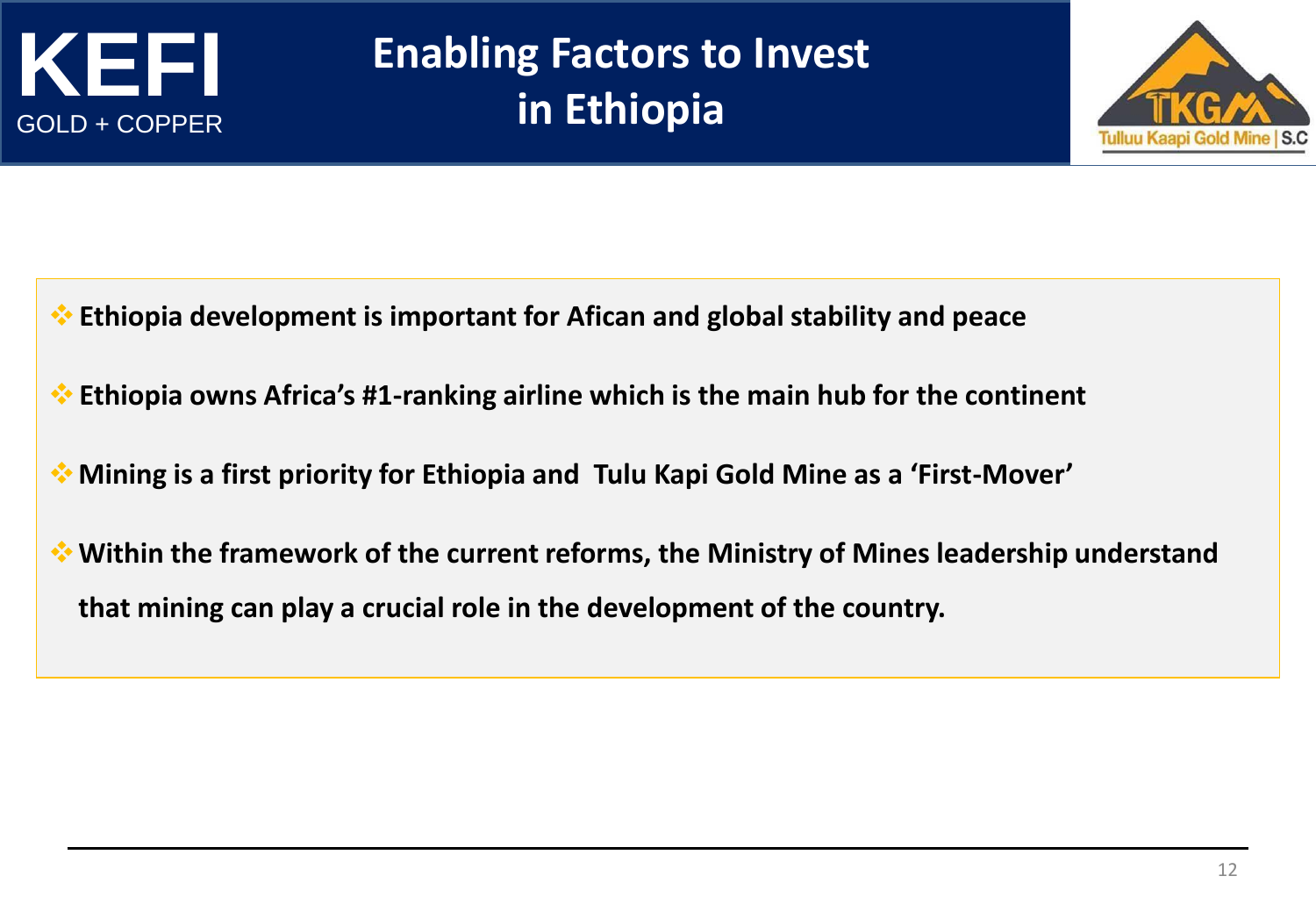

### **Why Western Ethiopia?**





**According to our study the area has great potential and 'ready to start' industrial-scale mining project.** 

#### **Our company TKGM is in largest gold district**

**Tulu Kapi has no artisanal mining and has full support of all stakeholders.**

**Availability of enough skilled manpower for industries in the area.**

**Co-operative and hospitable communities.**